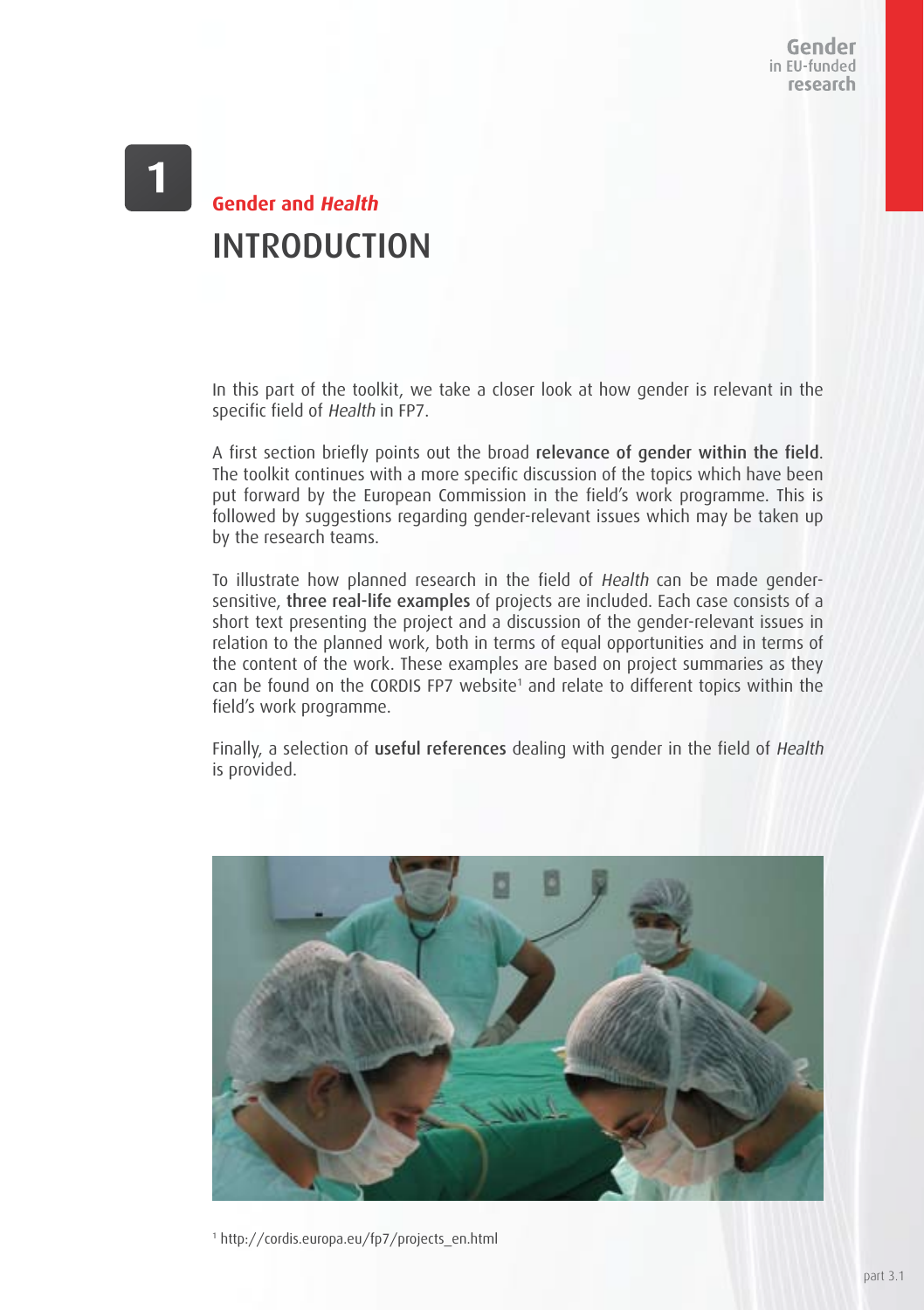**Gender and Health**

# GENDER AND THE HEALTH RESEARCH FIELD

### **FP7 Health objective**

The overall objective of the Health theme is to improve the health of European citizens and increase the competitiveness and boost the innovative capacity of European health-related industries and businesses, while addressing global health issues including emerging epidemics. Emphasis will be put on traditional research (translation of basic discoveries into clinical applications including scientific validation of experimental results), the development and validation of new therapies, strategies for health promotion and prevention, child health and healthy ageing, diagnostic tools and medical technologies, as well as sustainable and efficient healthcare systems.2

### **How is gender relevant to this field?**

In activities under this theme, applicants should consider the possibility of gender/sex differences in risk factors, biological mechanisms, causes, timing, clinical manifestation, consequences and treatment of disease and disorders.

## **Health work programme**

In FP7 the research field of health will concentrate on biotechnology, translating research for human health and optimising the delivery of healthcare to European citizens through health policy-driven research.

The initiatives undertaken in this field will provide support to:

Biotechnology, generic tools and medical technologies for human health:

Developing and validating tools and technologies that will enable the production of new knowledge and its translation into practical applications in the area of health and medicine.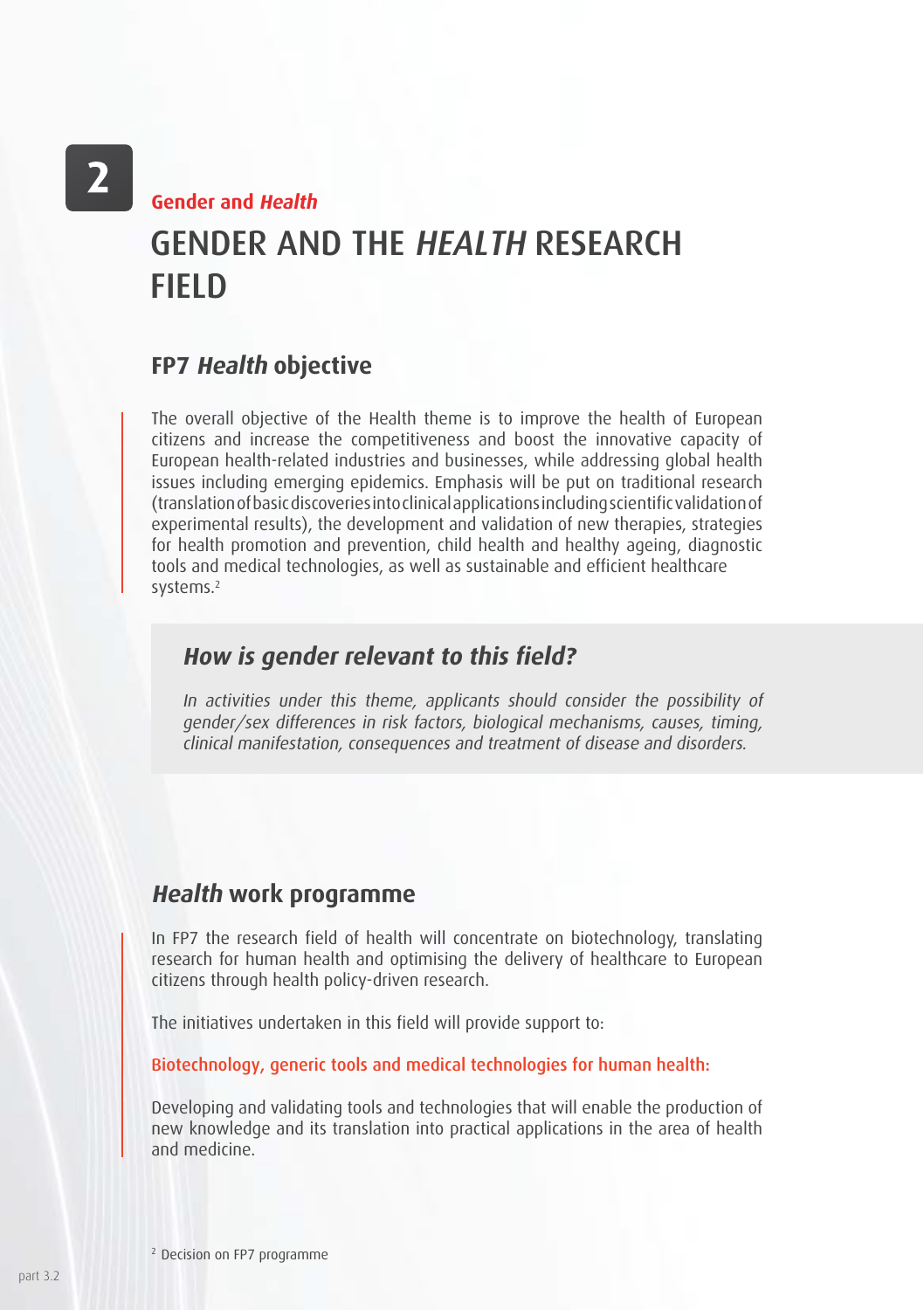Translating research for human health: increasing knowledge of biological processes and mechanisms involved in normal health and in specific disease situations, and transposing this knowledge into clinical applications including disease control and treatment:

- integrating biological data and processes: large-scale data gathering, systems biology
- research on the brain and related diseases, human development and ageing
- translational research in major infectious diseases, to confront major threats to public health, e.g. HIV
- translational research in other major diseases such as cancer, cardiovascular diseases, diabetes and obesity

#### Optimising the delivery of healthcare to European citizens:

Developing new research methods and generating the necessary scientific basis to underpin informed policy decisions on health systems and more effective and efficient evidence-based strategies of health promotion, disease prevention, diagnosis and therapy.

### **How is gender relevant to these topics?**

#### Biotechnology, generic tools and medical technologies for human health

- The necessity when conducting clinical research to take sex differences into account in the research protocols, methodologies and analysis of results: this is important owing to the differences in the male and female body, for example the levels and composition of the hormonal system. Drugs can influence these systems quite differently.
- Addressing the gender balance in the research population: research into human health and the optimisation of healthcare can only be done effectively when taking the diversity of the European population into account.

#### Translating research for human health

 Distinguishing between sex and gender and investigating the impact each one has on health is becoming a priority for medical research.<sup>3</sup> Gender, which is a social construct, and sex, which is a biological construct, are distinct terms. Depending on the health problem being studied, either, neither, or both gender and sex may affect the risk of being exposed to an unhealthy situation and subsequently developing a health problem. Two different approaches to gender in relation to health and healthcare should be distinguished and considered in research. One approach – the most common – focuses on women's health needs, particularly the specific needs of women and girls as a consequence of the

<sup>&</sup>lt;sup>3</sup> Institute of Medicine (2001) 'Exploring the biological contributions to human health: does sex matter?', in Journal of Women's Health & Gender-based Medicine 10(5): 433-439. Doyal, L., 2004 'Gender and the 10/90 gap in health research', in Bulletin of the World Health.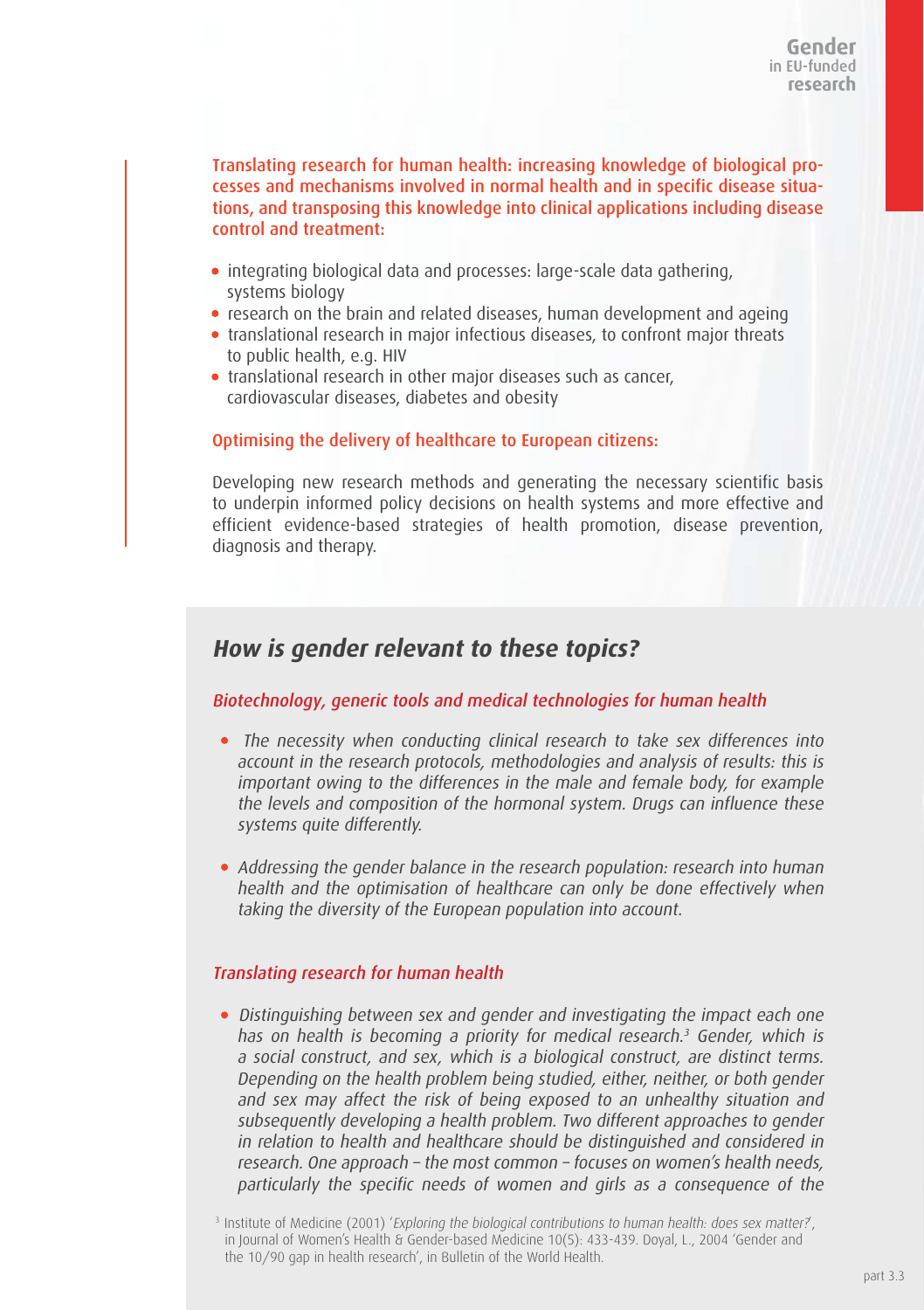biology of reproduction and the implications of differences in the epidemiological profile between the sexes. The other approach focuses on gender equality and inequality, and is concerned with the role of gender relations in the production of vulnerability to ill health and disadvantage within healthcare systems, and particularly the conditions that promote inequality between the sexes in relation to access to and use of services.

- Sex and gender 'mainstreaming' is a strategy for bringing equality into the 'mainstream' of activities rather than treating it as an 'add-on' to existing research goals. A mainstreaming approach does not focus only on women but conceptualises both men and women as actors and beneficiaries of scientific research.4 Mainstreaming gender means analysing potential gender differences by asking such questions as the following and using the answers to shape planning and implementation:
	- How are the problems of men and women different? How might solutions be different?
	- How might contributions of men and women to programmes be different?
	- How might activities differently affect women and men?
- Health research has failed to adequately explore the combination of social and biological sources of differences in men's and women's health. Consequently, scientific explanations often proceed from reductionist assumptions that differences are either purely biological or purely social. Such assumptions and the models that are built on them have consequences for research, healthcare and policy. An understanding of the interaction between sex and gender in the development and management of health and disease can benefit both sexes in terms of intervention and outcome, as well as providing a deeper understanding for researchers, clinicians and policy-makers.
- While contracting infectious diseases is a function of the interaction of the biological and the social, the experience of the illness/disease is more socially determined. For example, biology may interact with social influences to exacerbate the risk of tuberculosis for women at certain points in their life cycle. Attention in research to the impact of exposure to infectious diseases on women and men in their life span is therefore important.
- Medical treatment is also gender-sensitive: for example men sometimes drop out faster from a long-term treatment scheme because they are more reluctant to queue at the health centre, a place associated with women and children.
- Medical and social scientists must take into consideration gender and its interaction with physiological/immunological factors, and how the outcome of that interaction can protect men and/or women from communicable diseases, or, conversely, place them at risk. For example, there are important differences between women and men in the underlying mechanisms of HIV/AIDS infection and in its social and economic consequences, stemming from biology, sexual

<sup>4</sup> Fausto-Sterling, A. (2003), Science matters: culture matters, Persp. Biol. Med 46, pp.109-124; Klinge, I. (2007), Bringing gender expertise to biomedical and health related research, Gender Med. 4, pp. S59-63, www.GenderBasic.nl;

Klinge, I. and Bosch, M. (2005), Transforming research methodologies in EU life sciences and biomedicine: gender sensitive ways of doing research. Eur. J. Women's Studies 12, p377.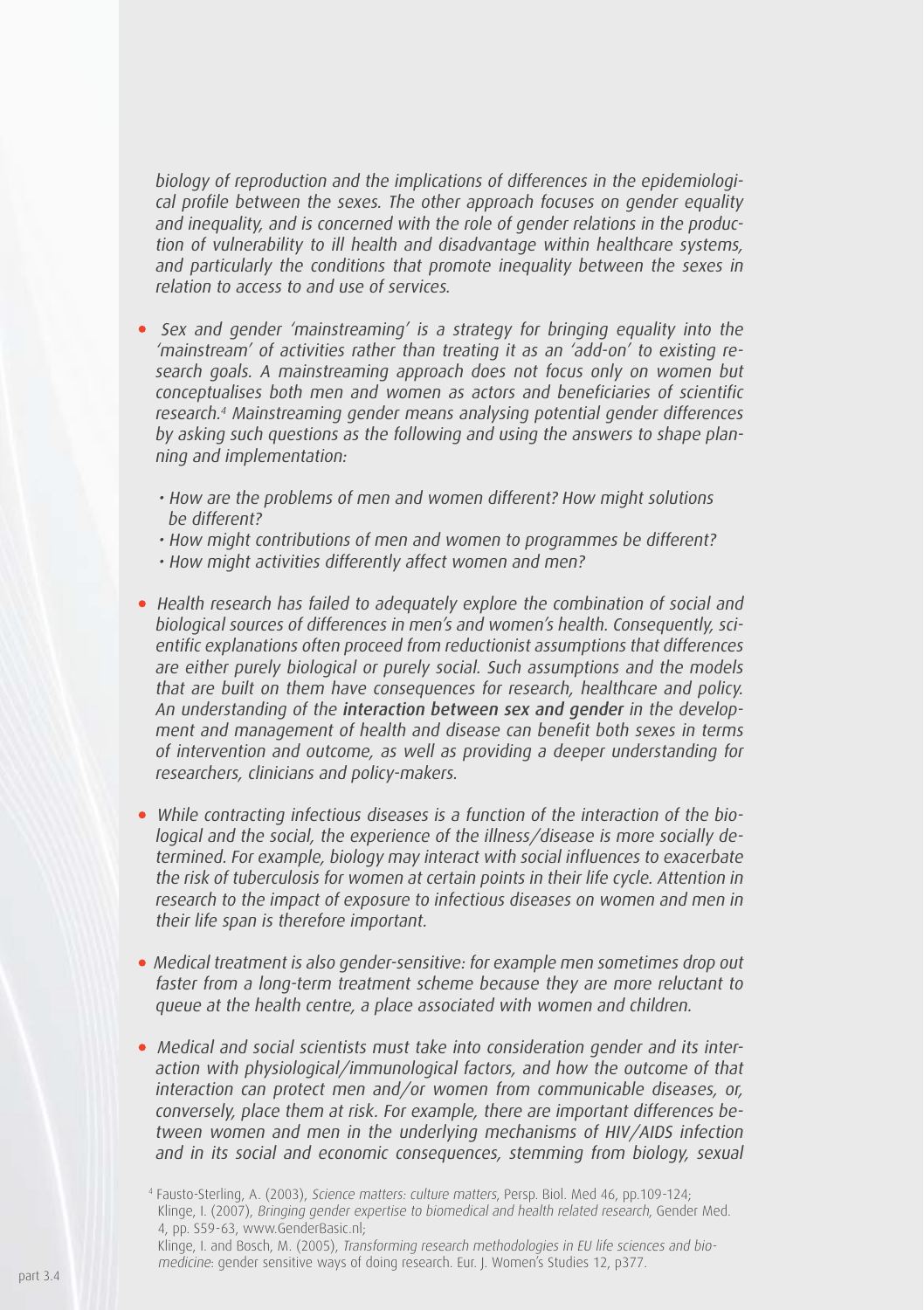behaviour and socially constructed "gender" roles and responsibilities, access to resources and decision-making power .<sup>5</sup>

#### Optimising the delivery of healthcare to European citizens

- Healthcare and health sector reform should take into consideration gender issues and the potential impact of reforms on certain groups of men and women. Health and well-being are dependent on health-seeking behaviour. It is therefore important to look at the issue of access to appropriate care for all components of the population and be aware of the specificities and different realities of men and women. The gender dimensions of user fees, for example, have significant implications for healthcare policy and management: women, being the majority of the poor, are particularly affected by user fees.
- In communicating research results (reports, scientific papers and articles, etc.) any findings on sex and gender differences from the research should be included, so that the knowledge-base and thus the quality of healthcare provision is increased.

In engaging in dialogue with medical sectors and civil society (including the patients), all actors must keep in mind the need to respect gender equity in opportunities to voice positions, in participation in the policy debate, and in any (ethical or other) decisions that might stem from such dialogue. Health systems are observed to be gendered institutions.<sup>6</sup> For example, the hierarchy among healthcare staff tends to place doctors, policy-makers and administrators (predominantly male) above nurses, paramedical staff and orderlies, who are more likely to be female, and day-to-day working relations between healthcare staff and patients tend to be predominantly between women.

Developing science to meet current and future needs requires perceptions of research to be reframed within a culture of raised awareness of the influence of sex and gender on scientific knowledge, taking into account men and women as both generators and beneficiaries. To this end, men and women scientists need equal opportunities to establish a bridge to society which would enable the transfer of scientific knowledge and technology for the well-being and development of society. Thus, investing in a gender-sensitive approach to the research content makes for higher quality and validity.

<sup>5</sup> UNAIDS (2003), Gender and HIV/AIDS, Gender and Health Fact Sheet

6 Mackintosh, M. and Tibandebage, P. (2004), 'Gender and Health Sector Reform: Analytical Perspectives on African Experience', Working Document prepared for the UNRISD report Gender Equality: Striving for Justice in an Unequal World.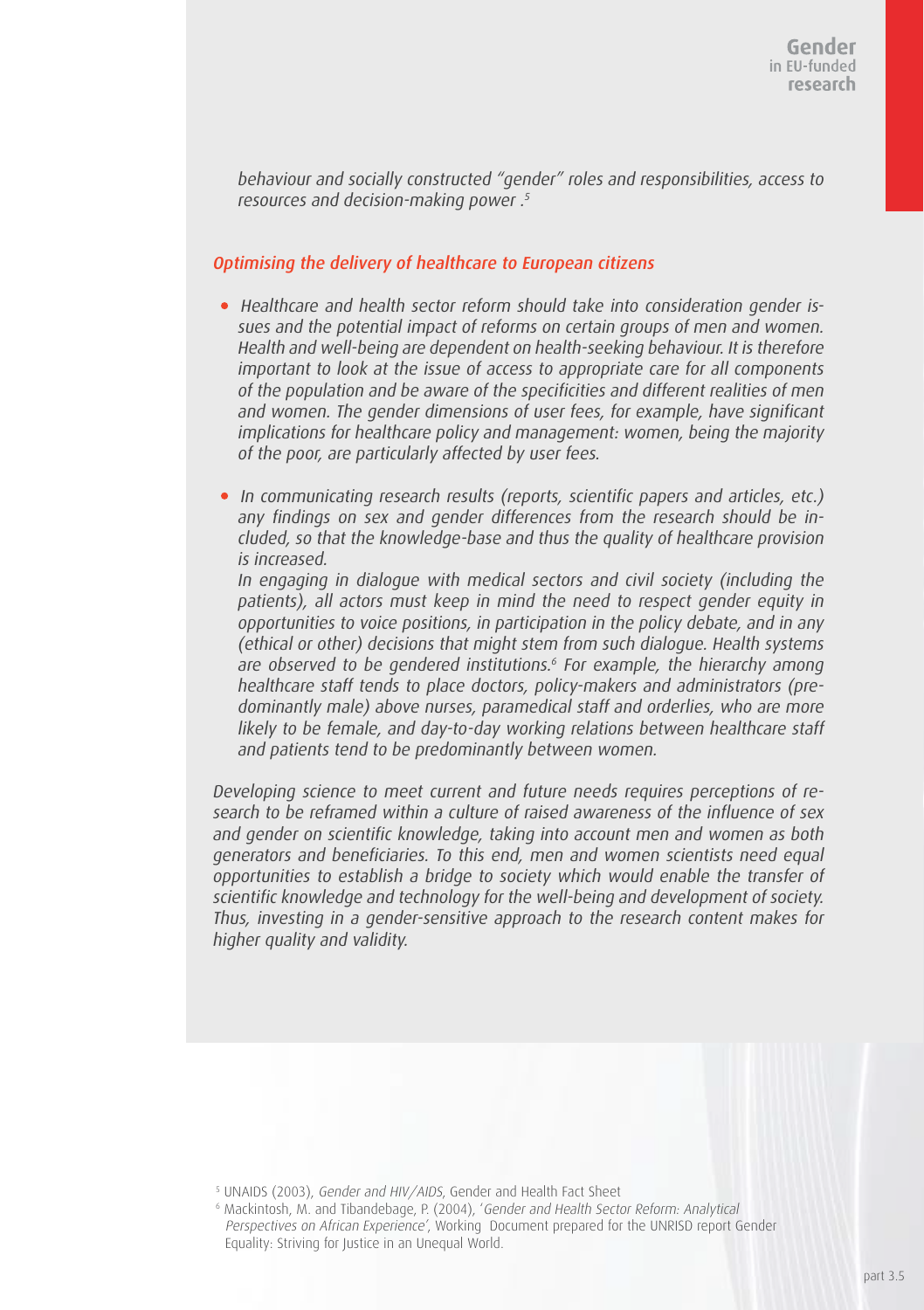# THRFF **FXAMPLES Gender and Health**

# Case 1 Social networking for dietary guidance

## Project outline

Combining work, social obligations and caring for a family in a balanced way has become an important worry for a growing number of European citizens. The project will offer European citizens consumer solutions for a hassle-free guidance towards a balanced lifestyle. The project focuses on methods for inferring eating habits in an unobtrusive way and seeks to use this information to provide situated feedback on meal planning and preparation. Throughout all phases of the project a process of user-centred development (UCD) will be adopted. Since the project aims to change people's behaviour, it is seen as vital to take user needs as the starting point for technology development. The main challenge will be to create solutions that give situated feedback in an enjoyable and engaging manner, leveraging social networking and the collaborative internet (i.e. Web 2.0) to affect behavioural change.

The knowledge exchanged and developed in the project will strengthen both the academic and industrial sectors by creating knowledge on nutrition assessment, situated assistance for meal planning and preparation and the use of social networking to promote healthy eating. The partnership will benefit from knowledge exchange in a number of fields of inquiry. Both partners have significant experience in developing technology, and this expertise is complementary, with one understanding consumer technologies (and the associated methods) and architectures for pervasive environments, and the other developing novel design methodologies and techniques to engage in experience-centred design and to exploit new findings in multimodal cognition. One partner will also contribute nutritional expertise, while external knowledge will be introduced to the partnership through the recruitment of an external expert in the social psychology of behavioural change.

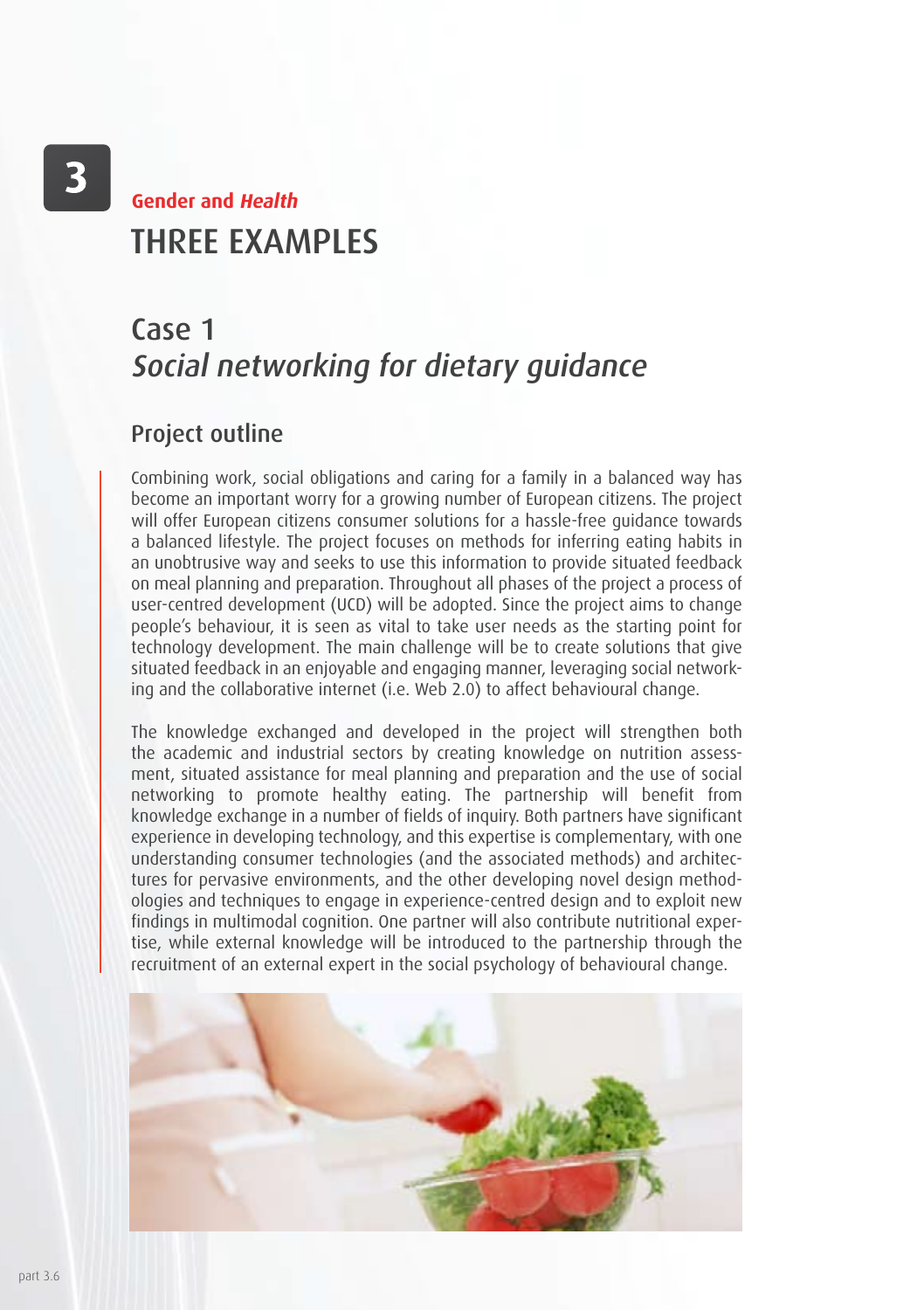## Identification of relevant gender issues

#### Equal opportunities for women and men in research

The project presentation does not address the composition of its team(s). The project focuses on offering nutritional guidance to contribute to healthy lifestyles. Women still bear the brunt of food shopping and cooking responsibilities within households. A non-gender-sensitive strategy for health education may only serve to increase women's burden of guilt and stress rather than leading to a transformation of family eating habits.<sup>7</sup>

A gender-balanced team will perhaps help in integrating as early on as possible women's often unrecognised knowledge on food and nutrition. This might help the project to define adequately the issues "European citizens" face and that trigger their worry about a balanced lifestyle. Moreover, to approach the nutritional balance comprehensively, the project will have to consider how work and private life are combined, and here again, female team members might be valuable sources of information right from the start. A gender-balanced team could also be the project's first step into defining working conditions and culture which work for all its staff members, both female and male, and contribute "in situ" to a healthy balanced lifestyle.

The team will be multidisciplinary, with an external expert in the social psychology of behavioural change associated with the project. Adding gender expertise to the project would also be highly beneficial and might contribute to keeping a consistent gendered perspective on the whole enterprise. Finally, the project will be trying to provide solutions using social networking and the collaborative internet. If one can be optimistic as to the closing of a gender gap in women using ICTs (Information and Communication Technologies), women in computer science and engineering are still a tiny minority, and the situation does not appear to be improving.<sup>8</sup> Given the blatant gender dimension of the project, there might still be room to consider whether a female computer expert might not usefully complement the team, however rare female computer experts might be.

<sup>7</sup> Charles, N. and Kerr, N. (1986), Issues of responsibility and control in the feeding of families in Rodnell, S. and Watt, A. (eds), The politics of health education: raising the issues, London: Routledge and Kegan Paul.

<sup>8</sup> Sørensen, Knut H. and Stewart, James (eds) (2002), Digital Divide and Inclusion Measures: A review of Literature and Statistical Trends on Gender and ICT, Senter for teknologi og samfunn, Report 2002-59, December 2002, Trondheim: NTNU.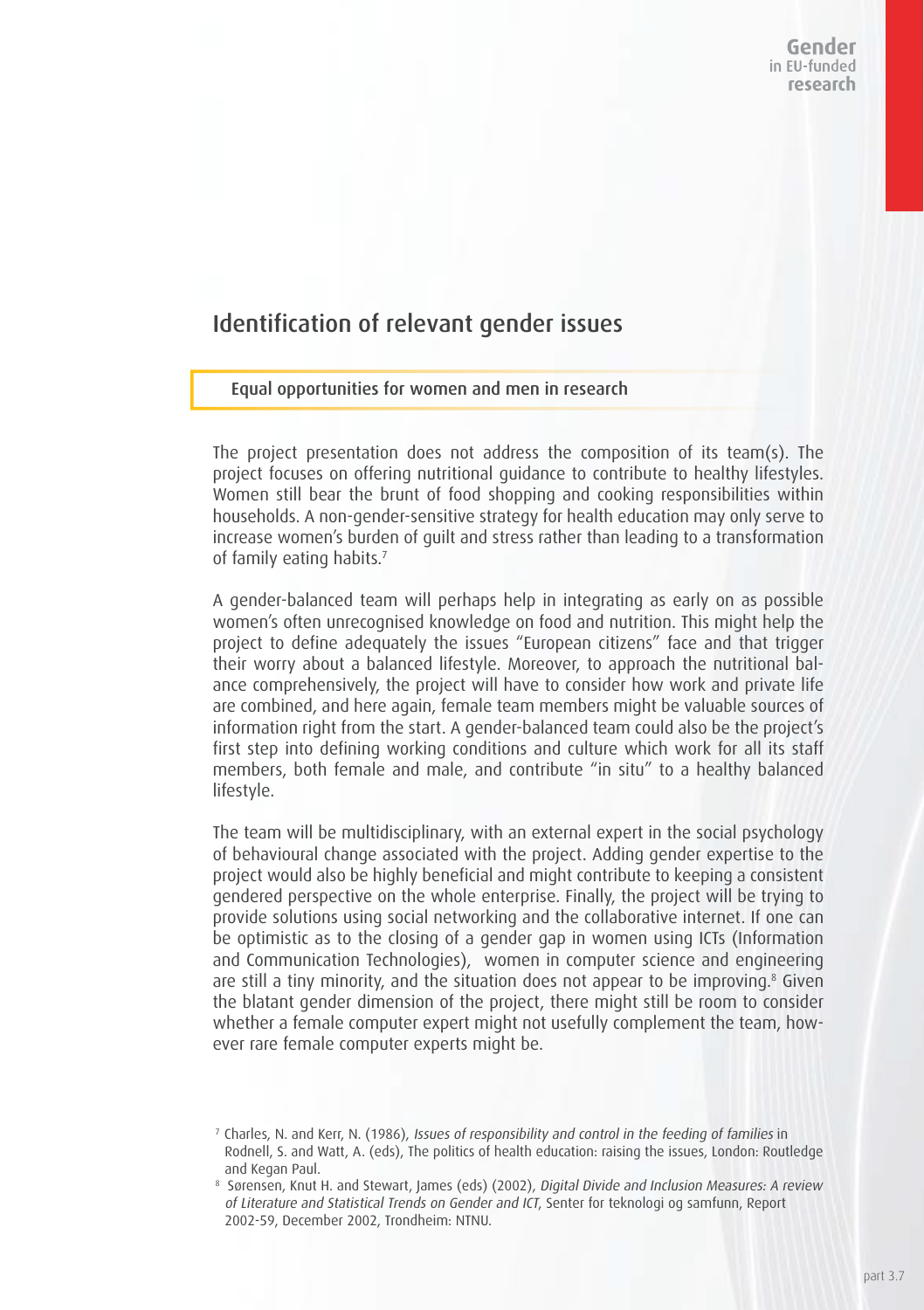#### Gender in research content

Gender should be taken into account at every step of this project's methodology, since gender is a central variable in the issue at hand. The gendered division of labour in our societies implies that women still assume multiple roles (bread-winner, carer/parent, home/community "manager") more frequently than men, whose roles are more often restricted to professional activities. To assess the eating habits and dietary needs of the "citizens", the project will need to take these gender differences into account because they have gender-related impacts on female and male citizens' daily lives. Failing to collect gender-sensitive data will result in a skewed picture, and may threaten the success of the proposed technology. The project could build upon existing research, which has thoroughly explored the gender differences in difficulties people face in combining work and private life and their impacts on healthy lifestyles.<sup>9</sup> Although the majority of funded studies have taken place in the developing world, the advantage of using a gendered perspective in the success of these projects has been clear. A major multi-country study on gender and intra-household aspects of food policy, carried out by the International Food Policy Research Institute (IFPRI), provides evidence that increasing resources in the hands of women, both as researchers and consumers, is critical to improving project performance and attaining many important development outcomes.10 This new understanding has been the catalyst for a host of innovative public policies for alleviating poverty and hunger, including microfinance directed to women, food for education, childcare programmes, and integrated health, nutrition, and education programmes.

There is no mention on how the process of the user-centred development (UCD) will be elaborated. Here again, to guarantee the success of the project, a gendered look at the "user" will be necessary. Male and female potential users will not face the same needs. Since these needs are claimed to be the starting point for the technology development, it seems paramount to define them accurately following a gendered axis (sex-disaggregated data).

A gender-sensitive perspective can only be accomplished if researchers themselves view this change as necessary, feasible and contributing to the quality of their research. Since gender is so central to this project, disseminating its approach, methodology and outcomes would be highly worthwhile as it would enrich gender expertise.

<sup>9</sup> Perrons, D. & al. (2007) 'Gender, social class and work-life balance in the new economy' in Crompton, R., Lewis, S. and Lyonette, C. (eds) Women, men, work and family in Europe. Basingstoke, UK: Palgrave Macmillan, pp. 133-151.

<sup>&</sup>lt;sup>10</sup> Jackson, C. (2005) Strengthening food policy through gender and intrahousehold analysis: Impact assessment of IFPRI multicountry research, IFPRI Impact Assessment Discussion Paper 23, Washington, DC: International Food Policy Research Institute.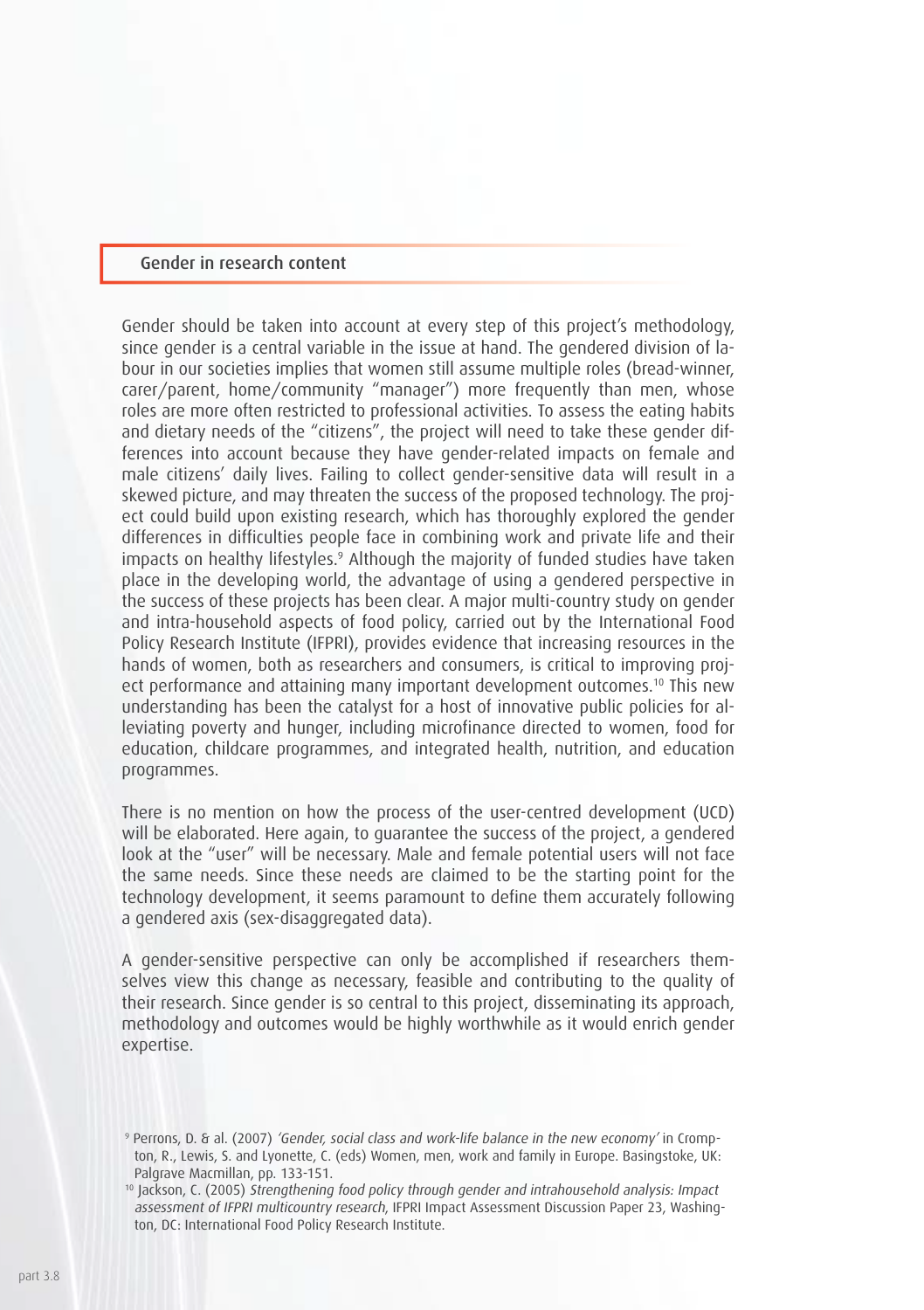# Case 2 Mosquito immunity and reproduction

## Project outline

Malaria, one of the world's most devastating diseases, is caused by protozoan parasites of the genus Plasmodium and is obligatorily transmitted to humans by anopheline mosquitoes. The African mosquito species Anopheles gambiae s.s. is the major vector of this disease. Current strategies aimed at tackling malaria rely extensively on the control of vector populations in the field, chiefly through the use of insecticides and insecticide-impregnated bednets. However, the insurgence of resistance in mosquitoes and the lack of novel insecticidal compounds constitute major hurdles to insecticide-based control methods. Novel alternative strategies are urgently needed to monitor risks and to roll back the disease.

This proposal aims to provide an integrated view of mosquito immunity and reproduction, the latter largely understudied in Anopheles, and to analyse how these two physiological processes are linked and jointly affect mosquito biology and its interactions with the malaria parasite.

Research groups from three European countries and two African teams will integrate their resources and scientific expertise in malaria research to expand knowledge of mosquito biology and of vector-parasite interactions, exploiting the opportunities provided by the recently available genome information and technological developments concerning mosquito vectors. The project consortium's joint scientific programme integrates for the first time three crucial aspects of the biology of An. gambiae – reproduction, immunity and population biology – with the ultimate aim of providing novel concepts and targets for malaria control.

#### The main activities will address:

- The molecular bases of the reproductive biology of the mosquito vector, and its effects on immunity and Plasmodium transmission;
- The molecular mechanisms which determine mosquito-immune statusand regulate Plasmodium sporogony and transmission, in both laboratory settings and natural populations;
- The role of genetic polymorphism in genes controlling reproduction and immunity on the structure of mosquito populations and malaria transmission in Africa.

In order to reach its objectives, the project will employ a number of concerted strategies in support of its three-year agenda. Special attention will be given to cuttingedge training opportunities and sharing of resources, by implementing interactive programmes for the training and exchange of personnel at all levels, and by rationalising and coordinating investment. The knowledge acquired in this project will have a strong impact on European scientific competitiveness.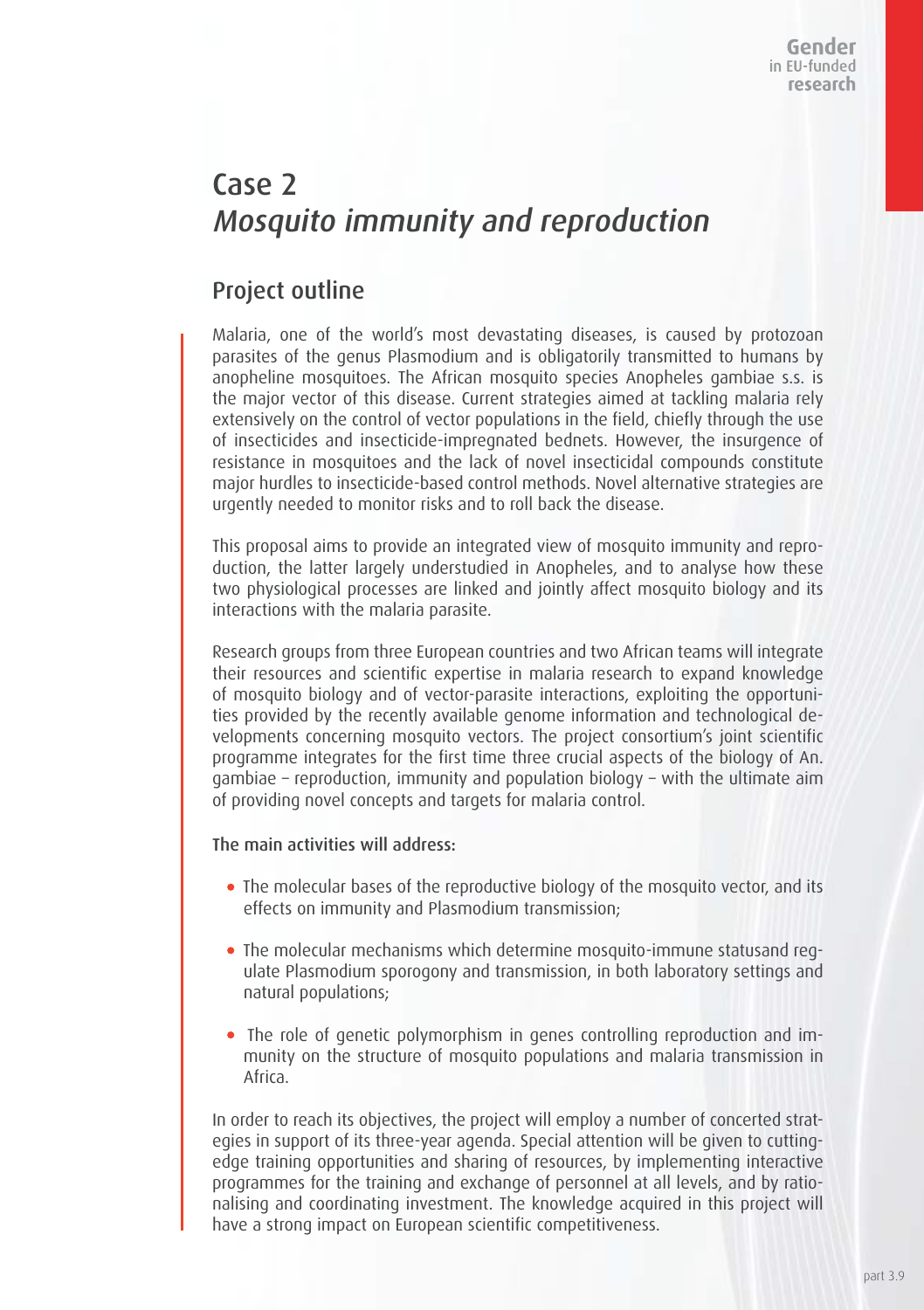The scientific activities of this project will identify the factors and pathways regulating immunity against Plasmodium parasites and provide molecular insights into the reproductive processes essential for the fertility and fecundity of the mosquito, the two crucial aspects of mosquito biology at the basis of developing transmissionblocking interventions. The knowledge gained will be instrumental in determining at the molecular level how the modulation of immune factors affects reproductive success in vector populations, and how reproductive efforts influence the immune status of mosquitoes and parasite development. Polymorphisms of key molecules regulating reproduction and immunity will be characterised in the natural populations across sub-tropical Africa, and the key factors that shape local vector populations will be identified. Data on the polymorphisms of key molecules regulating reproduction and immunity will generate new tools for genetic analyses of the population structure of An. gambiae and of the physiological/ecological/behavioural traits underlying it. Moreover, the knowledge developed within this project will enhance understanding of reproductive behaviour in other insect vectors such as tsetse and sand flies.



## Identification of relevant gender issues

#### Equal opportunities for women and men in research

The project will bring together teams from three European and two African countries. Diverse teams have been shown to work better, when well managed<sup>11</sup>, and this project certainly opens a window of opportunity to set up a diverse team, in terms of an acceptable gender balance but also in terms of ethnic background. FP7 will monitor the team composition, and reporting on its gender balance will gain the proposal a higher score.

The project foresees the sharing of resources, interactive training programmes and the exchange of personnel at all levels. The project would do well to examine its working conditions and culture, to guarantee that all staff members, men and women, European and African, are treated fairly and provided with support, should they need it, to benefit equally from the opportunities of exchange and training offered. For example, these might involve transcontinental travelling, which might have different consequences for male and female, European and African team workers.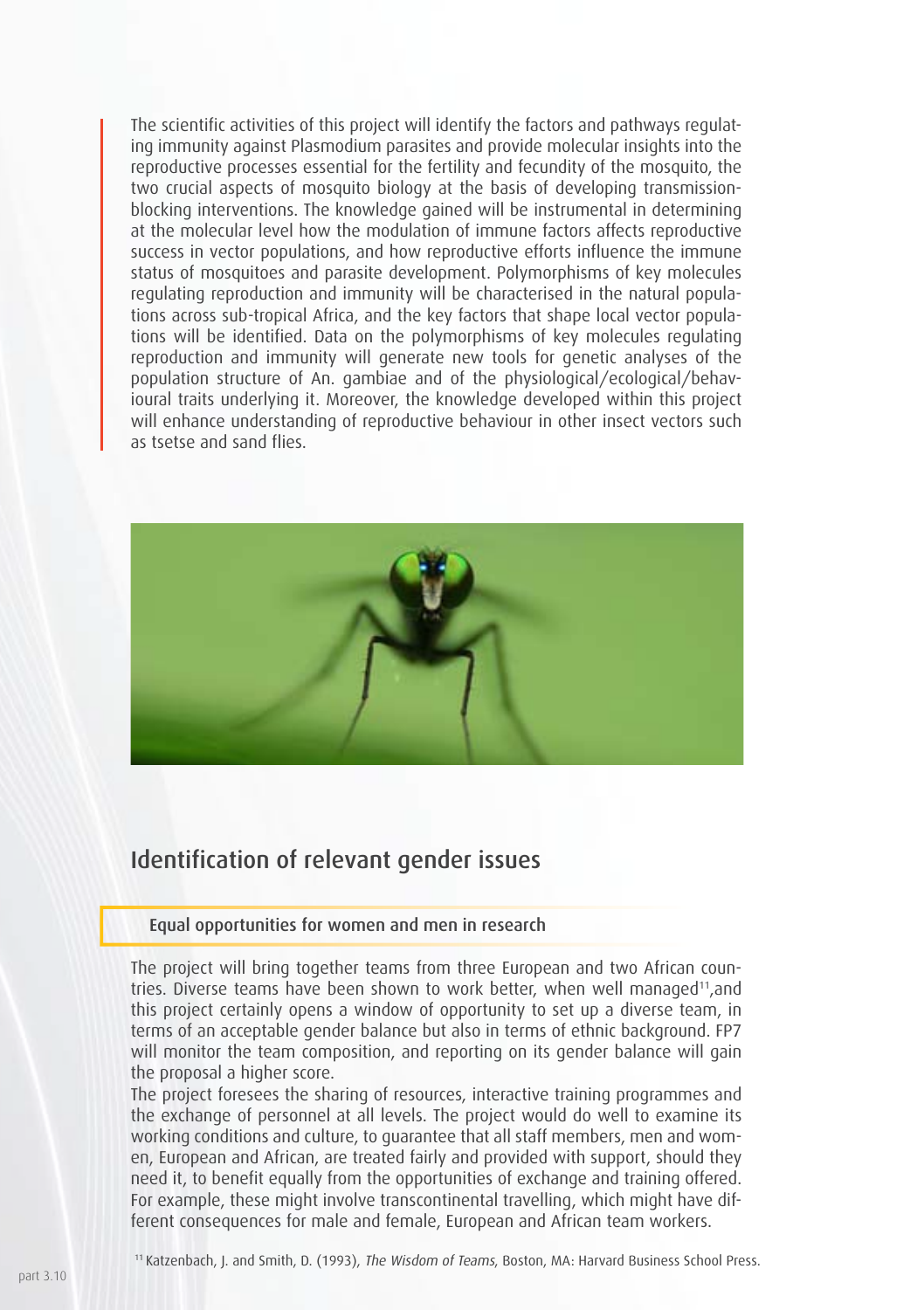#### Gender in research content

Since this project focuses on the reproduction of malaria flies, men and women have been known to play different roles in disease control. For example, women's and men's access to water, and use of water resources, where mosquitoes breed, might be different. Although malaria affects both men and women, vulnerability to malaria and access to treatment is often different for women and men and is greatly influenced by gender roles and issues. Women, particularly pregnant women, and children are at the greatest risk of contracting malaria in both high and low malaria endemic areas for both biological and social reasons. A careful gendered analysis of how the outcomes can be used to actually improve disease control will be necessary. The success of any disease control programme depends on a gender-sensitive approach, taking into account that if women are likely to be in charge of practical implementation requirements, they might not be present in local decision making circles.

Evidence worldwide show that women at community level have been at the centre of the fight against the disease that claims many lives each day. By the same token decisions are usually taken by men without much consultation with women.<sup>12</sup> There is an imbalance in the roles played by each group. In addition, socially determined gender norms often require women to undertake a 'double burden' of providing care to sick family members in addition to other household and income earning duties.13 As men are also vulnerable to contracting malaria through occupational exposure, malaria programmes need to work on improving men's access to malaria prevention methods and treatment.14 As the global strategy to roll back malaria charts the way forward to scale up efforts to reduce the mortality caused by the disease and improve health, there is a need for increased advocacy to accomplish this goal. The importance of integrating a gender-sensitive approach to dealing with malaria control has been emphasised.<sup>15</sup> A gender approach that analyses the impact of gendered norms and behaviour on vulnerability to malaria, as well as the gender-related dynamics of health seeking behaviour, is essential in the fight against malaria. Many strategies for malaria control and prevention have not been able to be sustained or implemented owing to the failure to incorporate an interdisciplinary and gendered perspective in the design of such programmes, coupled with insufficient consideration of the general social and cultural context of infection and disease.

<sup>12</sup> Tolhurst, R and Nyonator, F.K. (2005), Looking within the household: gender roles and responses to malaria in Ghana, Trans R Soc Trop Med Hyg. Oct 5.

<sup>&</sup>lt;sup>13</sup> World Health Organization, *Information*, Sheet on Gender, Health and Malaria, April 2006 working draft.

<sup>14</sup> Heggenhougen, K.H., Hackethal, V. and Vivek, P. (2003), The behavioural and social aspects of malaria and its control: An introduction and annotated bibliography, UNDP/WorldBank/WHO Special Programme for Research and Training in Tropical Diseases (TDR). TDR/STR/SEB/VOL/03.1., p 118

<sup>&</sup>lt;sup>15</sup> Liverpool School of Tropical Medicine (2005), Gender Perspectives in Malaria Management and Malaria Knowledge Programme at Liverpool School of Tropical Medicine, accessible at http://www. healthlink.org.uk/PDFs/mkp\_perspectives.pdf#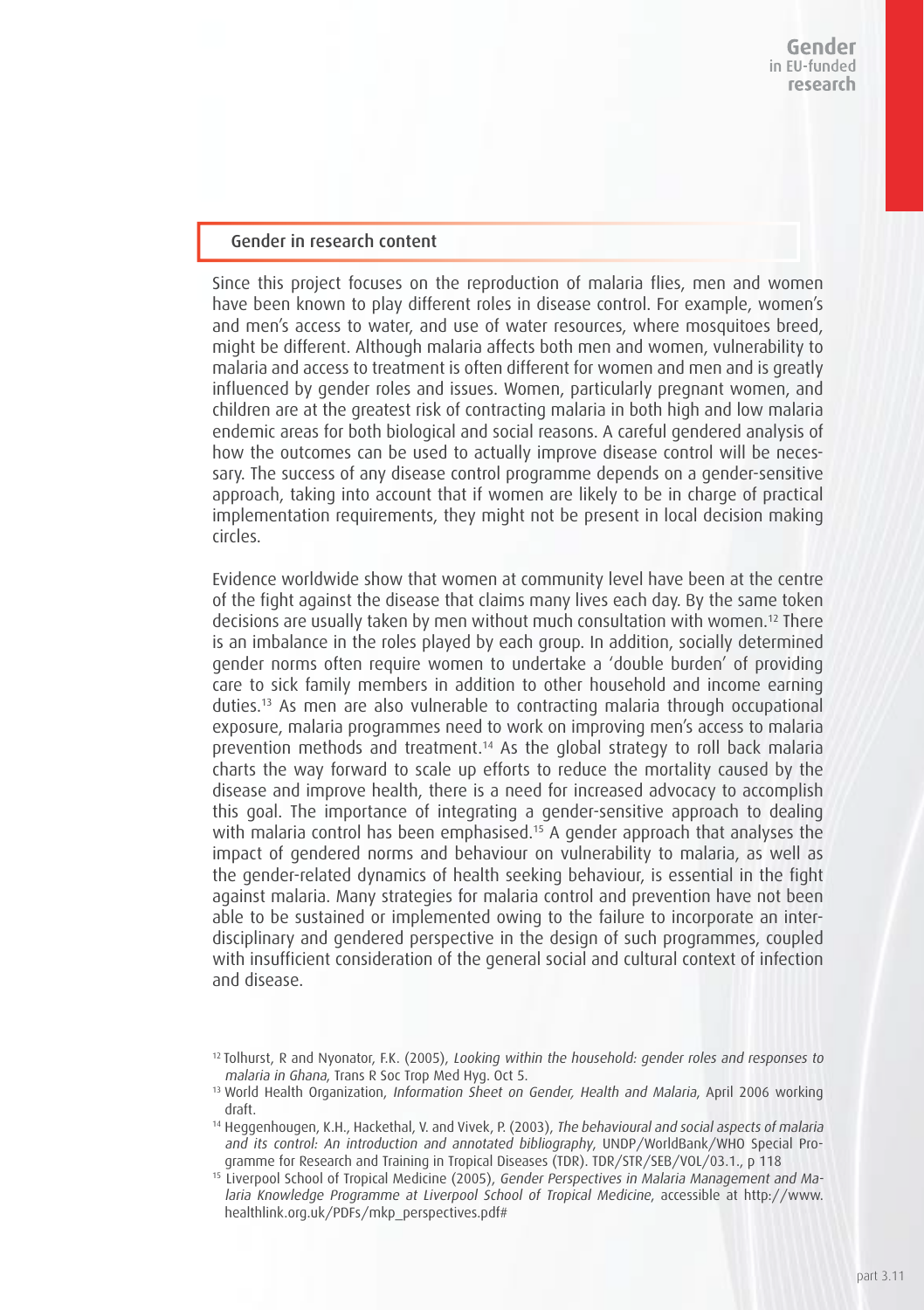## Case 3 Clinical decision-making and people with severe mental illness

### Project outline

- Background: A considerable amount of research has been conducted on clinical decision-making (CDM) in short-term physical conditions. However, there is a lack of knowledge on CDM and its outcome in long-term illnesses, especially in care for people with severe mental illness. Thus, this project entitled "Clinical decision-making and outcome in routine care for people with severe mental illness" is proposed by participants in six European countries.
- Methods: First, the project will establish a methodology to assess CDM in people with severe mental illness. Specific instruments will be developed (and psychometric properties established) to measure CDM style, key elements of CDM in routine care, as well as CDM involvement and satisfaction from patient and therapist perspectives. Second, these instruments will be put to use in a multi-national prospective observational study (monthly assessments over a one-year observation period; N = 540). This study will investigate the immediate, short- and long-term effect of CDM on crucial dimensions of clinical outcome (symptom level, quality of life, needs) by taking into account significant variables moderating the relationship between CDM and outcome.
- Expected results/impact: The results of this study will make it possible to delineate quality indicators of CDM, as well as to specify prime areas for further improvement. Ingredients of best practice in CDM in the routine care for people with severe mental illness will be extracted and recommendations formulated. With its explicit focus on the physician perspective and the patient role in CDM, the project will also contribute to strengthening the service user perspective. Beyond dissemination of results in scientific journals, a number of steps to ensure swift transfer of the results to routine practice are proposed. Thus, this project will substantially add to improving the practice of CDM in mental healthcare across Europe.
- Physician perspective: In the past, psychiatrists, with the appropriate level of involvement from their patients, were the sole source of authority and legitimacy in the clinical decision-making process. Today, the psychiatrist–patient relationship is no longer uninfringeable by the outside world. Because there is variance in our practice, some of it unsupported by scientific evidence, the question is no longer whether there will be intervention in mental health services to assure quality but who will intervene and what methods will be used. If psychiatrists want to remain in control of their profession, they must have the motivation to track and evaluate mental health outcomes routinely. Further, psychiatrists are the only mental health professionals who can make a comprehensive biopsychosocial diagnosis. Psychiatrists need to be able to monitor their patients' treatment progress objectively by evaluating quantitative outcome data.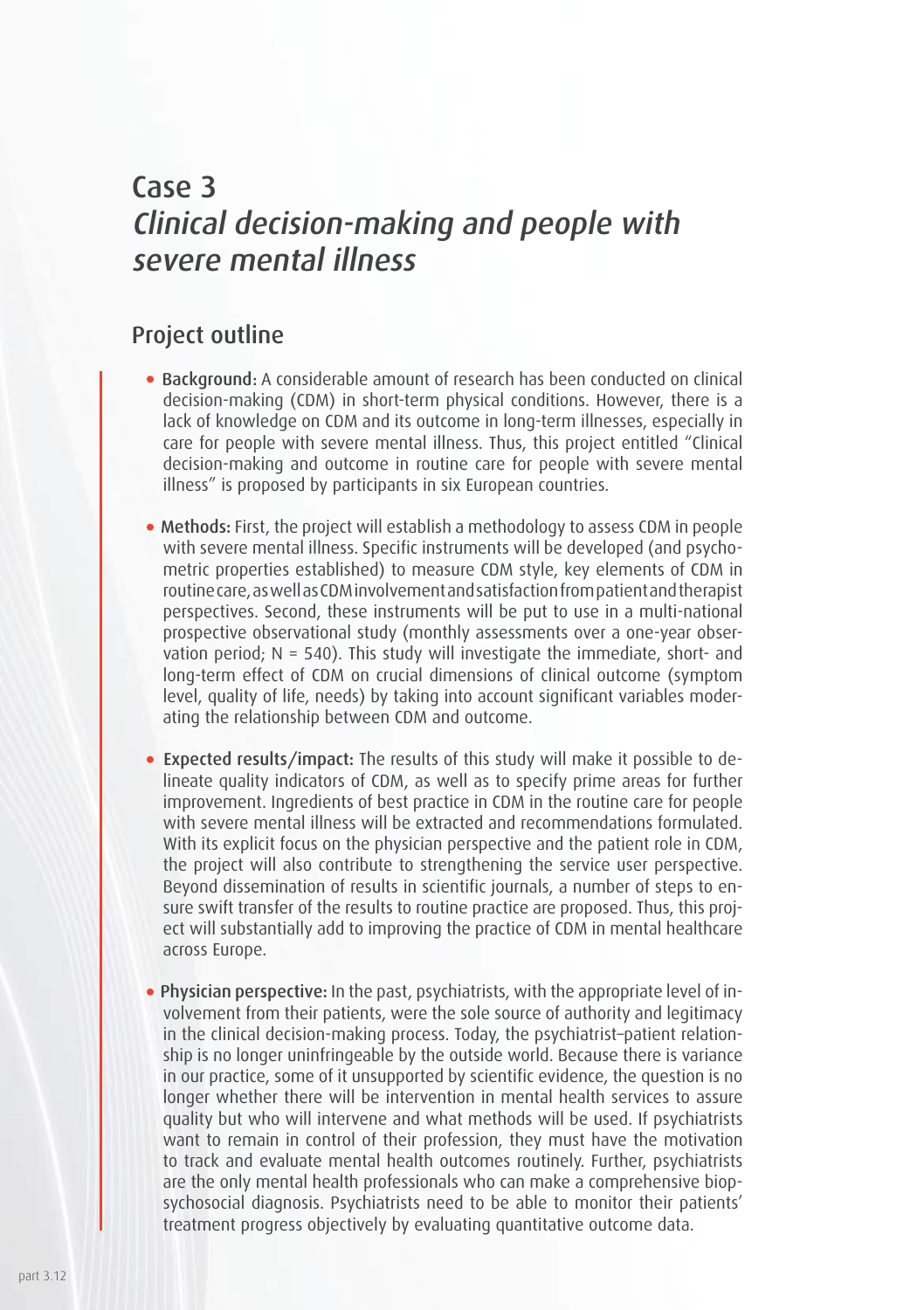Patient perspective: The patient perspective is even more important for outcome assessment, in part because many important outcomes (such as patient satisfaction, attitudes toward treatment, and quality of life) can be determined only by asking the patient. There is also growing recognition that patients, as consumers of care, are important healthcare partners. Several studies have noted a relation between treatment compliance and patients' understanding and awareness of their treatment progress.



## Identification of relevant gender issues

#### Equal opportunities for women and men in research

There is no indication of the gender balance within the research team, although this information, and indication of its monitoring, would collect marks from evaluators. The project being a collaborative effort between partners spread over six countries, travelling might be required, and the project might be well advised to look into travelling requirements that still guarantee a healthy work/private life balance, as some team members, and more likely female team members, might be hard pressed to combine mobility requirements with family/home responsibilities.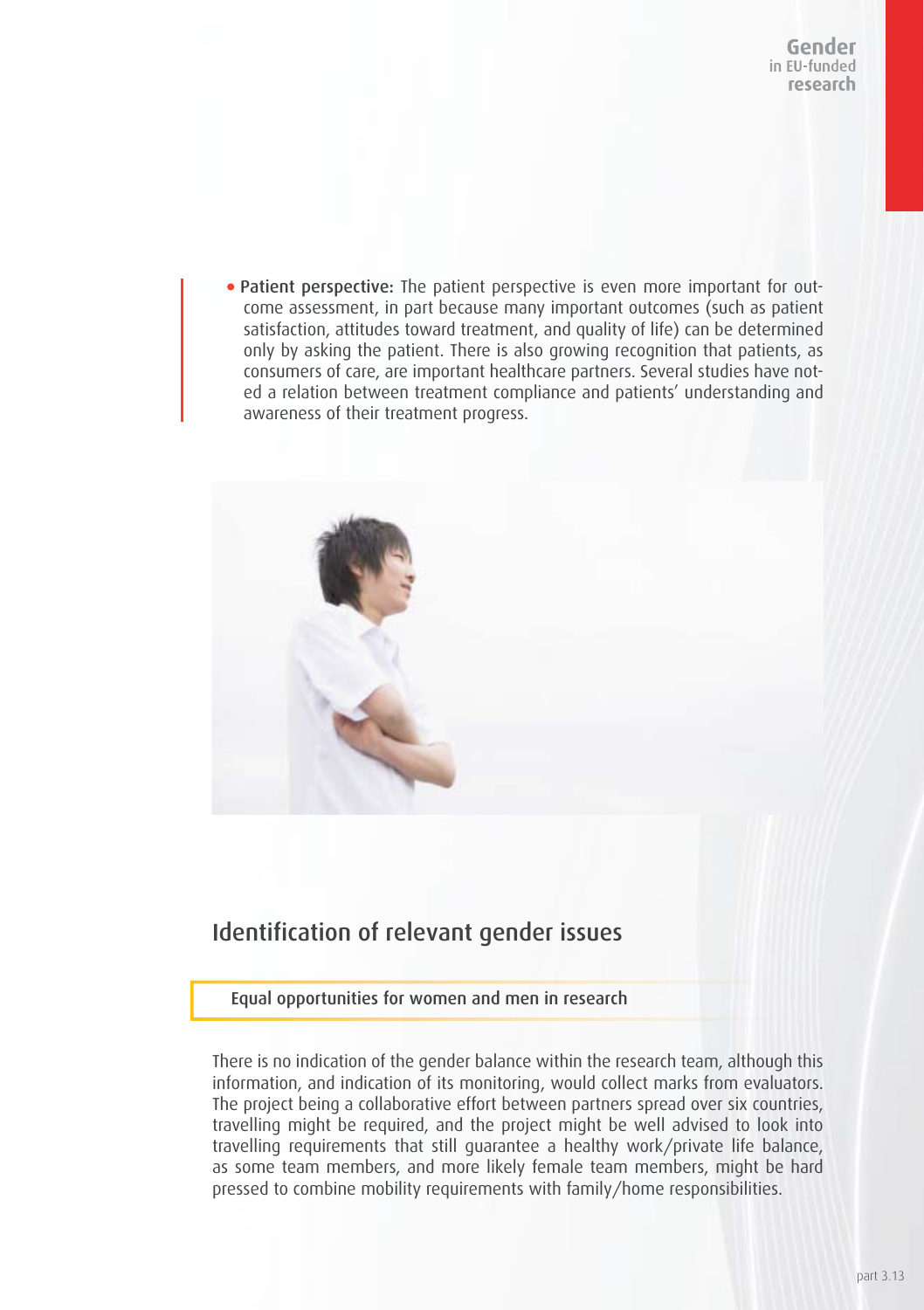#### Gender in research content

The research aims to delineate quality indicators of CDM in severe mental illness, integrating the psychiatrist's perspective as well as the patient's. In the case of severe mental disorders such as schizophrenia and bipolar depression, there do not seem to be sex-differences in prevalence. However, significant sex differences have been demonstrated in the patterns of development and symptoms of the disorders. Research suggests that, in relation to women's mental health, psychosocial factors are equally or more important than biological ones.16 Life course developmental theories are supported by evidence from longitudinal studies, which show that differences in the mental health of boys and girls start to appear at the onset of adolescence, when social roles are adopted to a greater extent.<sup>17</sup>

For example, while the numbers of male and female Alzheimer patients are similar, women's living longer implies that more female patients will live longer with the condition. Hence what is needed is a greater contextualisation of mental health decisions within current social realities. Gender differences appear not only in relation to the kinds of mental health problems experienced by women and men, but also in their patterns of help seeking and treatment. For example, women are more likely to seek help from and disclose mental health problems to their primary care physicians, who, in turn are more likely to prescribe them drugs rather than refer them to psychiatric services. It is estimated that women are prescribed twice as many psychotropic drugs per head as men.18

The World Health Organization identifies three types of underlying factors which might explain gender differences:

- the interaction between biological and social vulnerability: for instance, it has been shown that marital disharmony, lack of social support and poverty increase the risk of postnatal depression;
- gender roles: studies have shown that in industrialised countries, low income and women's increased exposure to uncontrolled life events such as illnesses and deaths of family members, job insecurity and dangerous neighbourhoods translate into a significantly higher risk of depression; whereas in men, the same situations may be associated with alcohol or drug abuse, and violence;
- gender-based violence: there is a strong link between being sexually abused in childhood and the occurrence of multiple mental health problems later in life, and globally, girls and women experience more sexual violence than men. Still, studies in the USA and the Netherlands have reported that male victims of childhood sexual abuse later suffer worse and more complex problems.19

<sup>&</sup>lt;sup>16</sup> World Health Organization (2001), Gender Disparities in Mental Health, Geneva.

<sup>17</sup> Kornstein, S.G. and Wojcik, B.A. (2002), 'Depression', in Women's mental health: a comprehensive textbook, Kornstein, S.G. and Clayton, A.H., (eds), New York: The Guildford Press.

<sup>&</sup>lt;sup>18</sup> World Health Organization (2001), Gender Disparities in Mental Health, Geneva,.

<sup>19</sup> World Health Organization (2002), Gender and Mental Health, Geneva.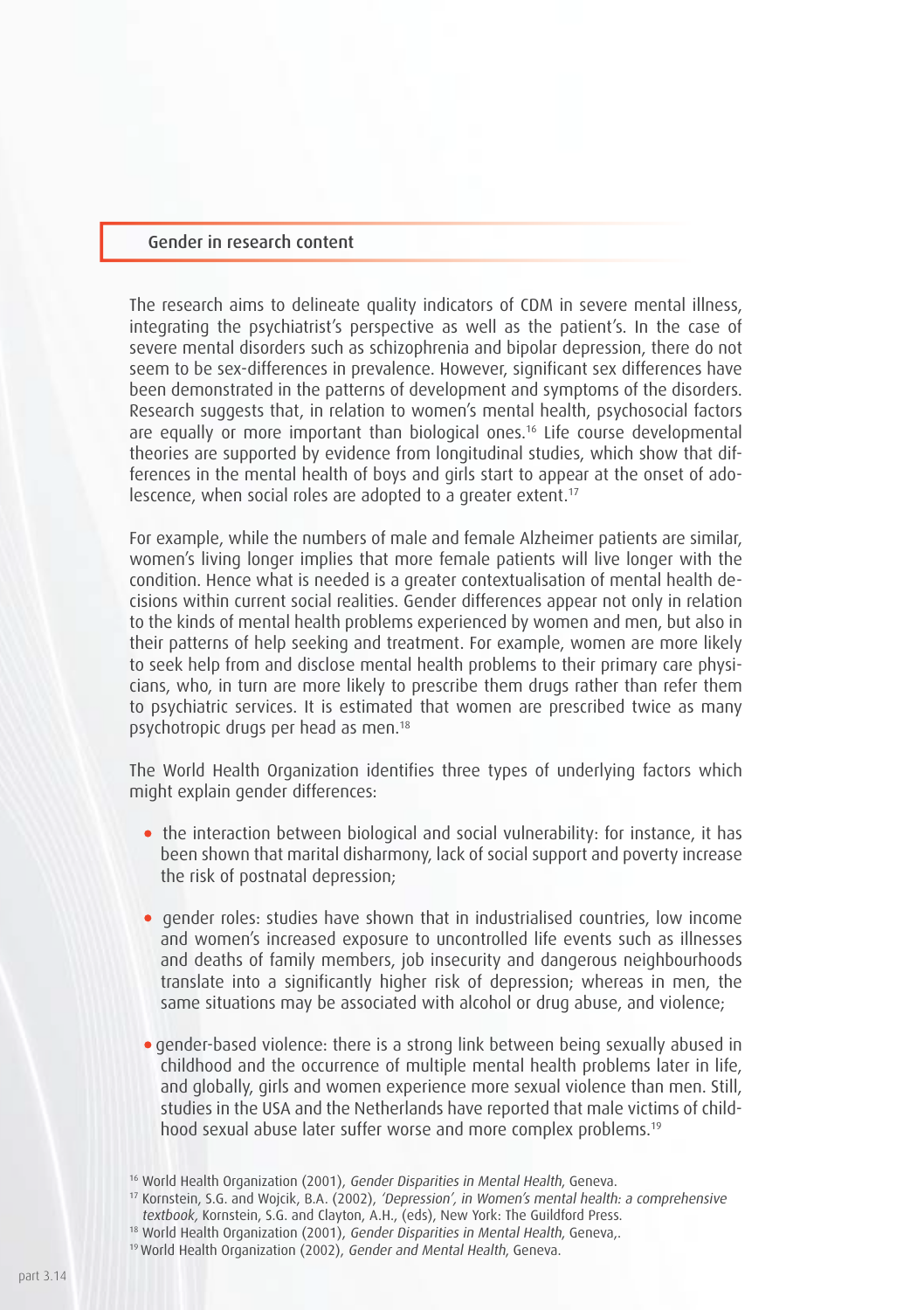To guarantee the validity of the project's approach and make sure its outcomes are effective for any patient, the gender delineation of severe mental illness will need to be precisely drawn. This implies that the research should systematically and consistently collect sex-disaggregated data, whenever the patient is concerned. But not only this: the history of the diagnosis of such disorders also preaches caution. We might be a long way from the diagnosis of "hysteria" in female patients requiring hysterectomies, but psychiatrists are still gendered beings whose gender stereotypes might perhaps bias their assessments. For example, studies in Germany and the USA have shown that elderly women might be more easily diagnosed with depression than men showing the same symptoms. The project aims to investigate the effect of CDM on crucial dimensions of clinical outcome by taking into account significant variables moderating the relationship between CDM and outcome. It ought to integrate from the start sex as a potentially significant variable that needs to be examined, with reference to both patient and doctor.

The project's ultimate aim is to improve mental healthcare in Europe. Since mental health problems are gendered, it follows that treatment programmes, service provision, and clinical decision-making and evaluation need to adopt a gendered approach in order to be effective.

At this point, it might also be useful to consider how realities for men and women might differ in terms of access to care, women's and men's vulnerability, the impact illness might have on families and, of course, who is likely to be the carer for patients of severe mental disorders (in most cases, women). All these elements might affect the patient's perspective and needs, which in turn will impact on the patient's response to their treatment.